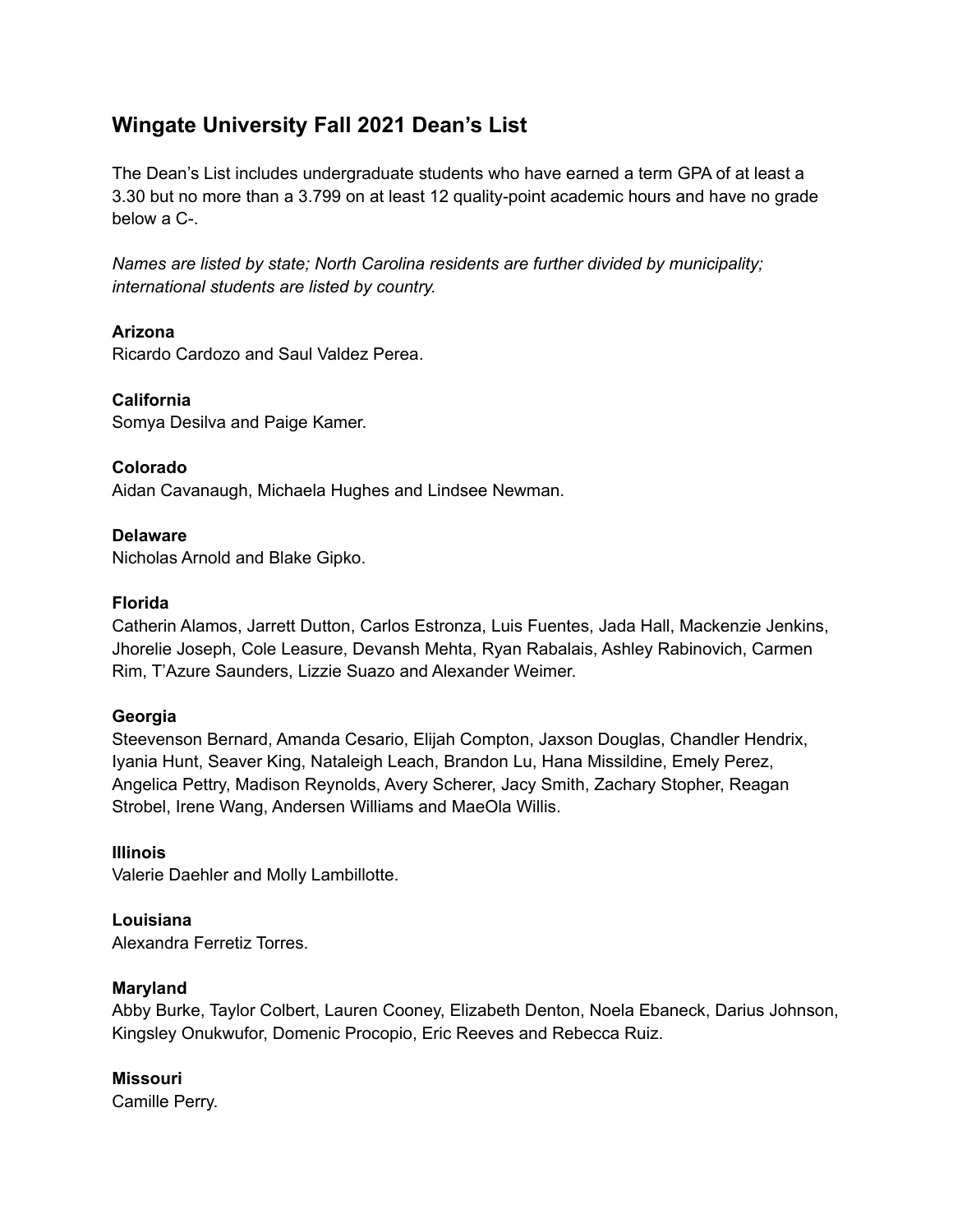**New Hampshire** Paige Demmons, Abigail Hayhurst, McKenna Hill and Abigail Pollari.

**New Jersey** Jonathan Caponi and Emani Davis.

# **New York**

Marc Cottage, Norberto DeHoyos, Christopher Dorr, Juliana Fiorilli, Joseph Karnich, Andrew Lohmuller, Austin Morizet, Danielle Scarfogliero, Nina Senn and Leo Taylor.

# **North Carolina**

*Advance* Mackenzie Heaggans.

## *Albemarle*

Devyn Eury, Hannah Pieper, Brady Pugh, Gavin Rowe, Esha Vang and Ashlyn Whitley.

*Alexander* Elexis Towe.

*Ararat* Sydney Beck.

*Archdale* Noah Dyer.

*Arden* Kristen Belknap and Daniel Lowman.

*Asheboro* Heaven Maness.

*Asheville* Joshua Dotson and Alexis O'Kelley.

*Bailey* Marco Solana Luna.

*Belmont* Marcus Barbu.

*Bessemer City* Ja'La Setzer.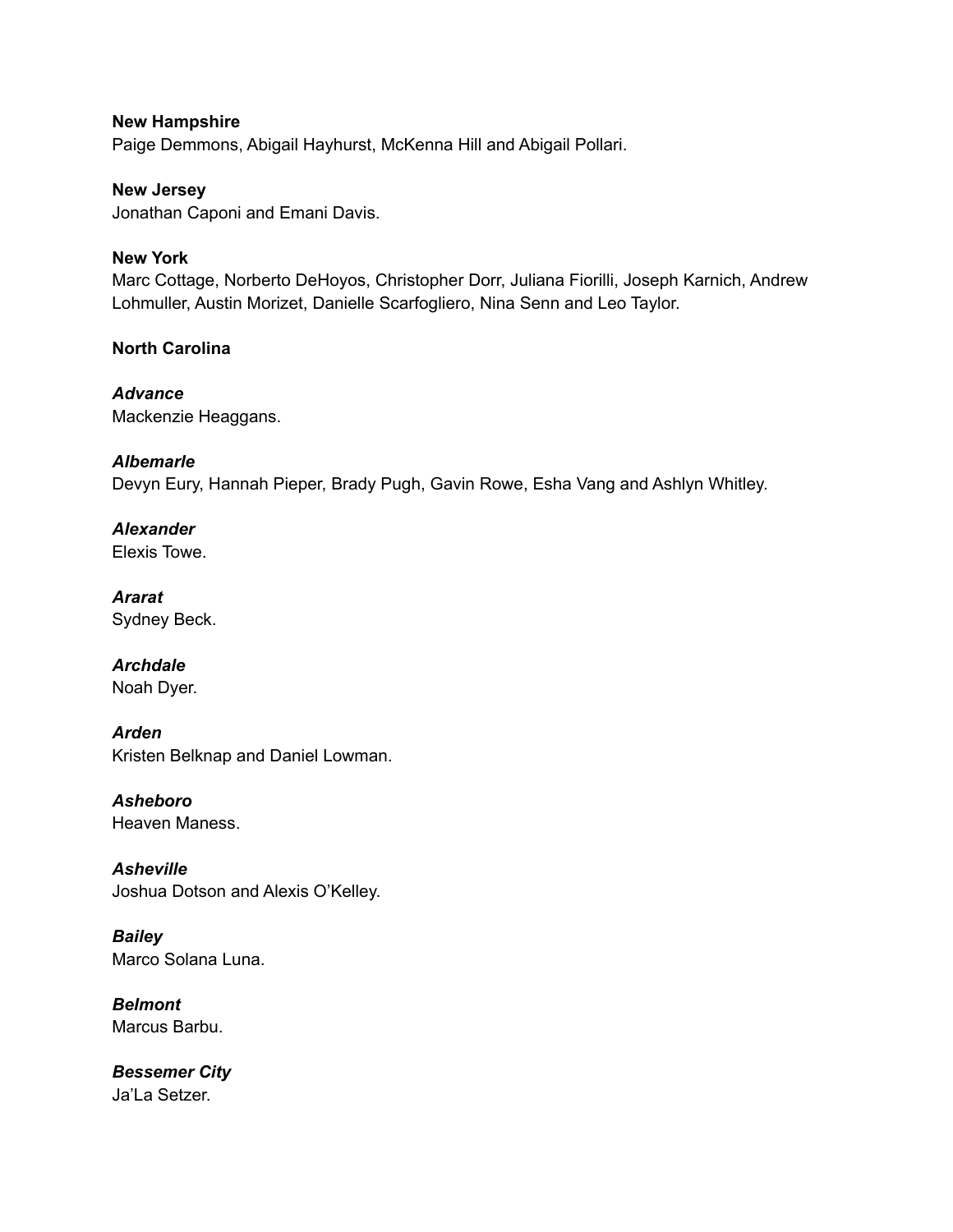*Bostic* Brooklyn Henderson.

*Burgaw* Scarlett Nabours.

*Burnsville* Amna Khan and Cole Shehan.

*Camden* Michelle DeHart.

*Carolina Shores* Dante Castelbuono.

*Cedar Point* James Reindl.

## *Charlotte*

Leanne Abdin, Leah Barringer, James Click, Ariah Cornelius, Michael Dansky, William Farrell, Natalia Flores, Jewel Givens, Juan Gonzalez-Mendoza, Noah Guercio, Emily Hernandez, Caroline Jacobs, Donella Johnson, Catherine Kerns, Aliyah Long, Shizza Masood, Jordan Morris, Amira Muhyeddin, Melanie Munoz Onofre, Nataya Paisley, Felipe Perez Heredia, Kate Perez Jimenez, Jaqueline Pizano Granados, Quantae Reyes, Daisey Rios-Alvarez, Kenneth Robinson, Davis Salmeron, Fernanda Sandoval, Lillian Sanocki, Chloe Sarmiento-Dadan, Indira Senae Staley, Bassidy Sylla, Abbi Vail, Monica Velasco Anotta, Sara Wallach and Trevina Washington.

*China Grove* Kaylee Matthews.

*Claremont* Zachary Smyre.

*Clayton* Joshua Cole.

*Columbus*

Sara Muse.

# *Concord*

Sadek Ayoubi, Erica Dunlap, Kelly Dunlap, Ra'Saun Elliott, Prince Stainback, Ashleigh Thomson and Asante Wilson.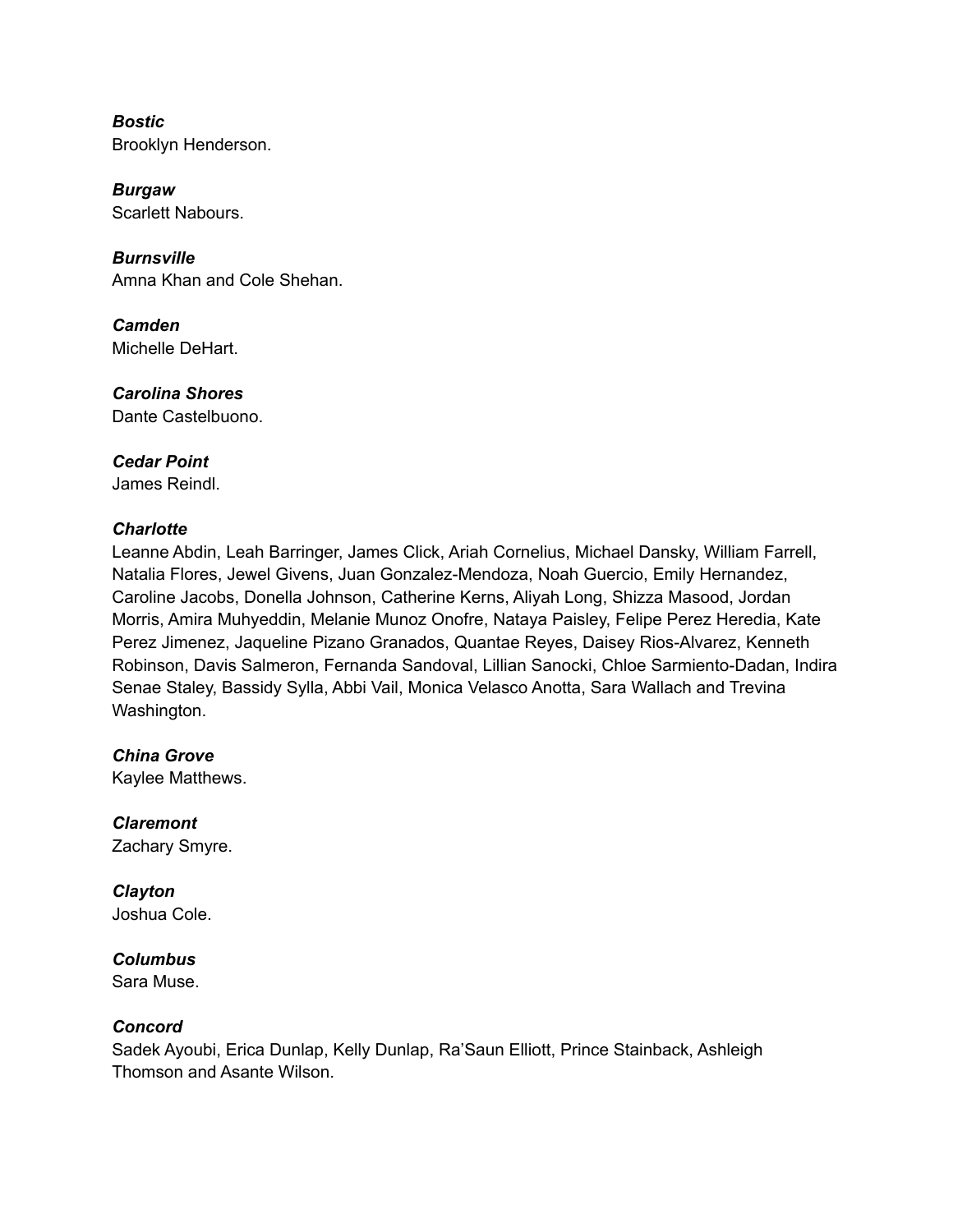*Cornelius* Kelsey McCourt and Shannon Rafferty.

*Creedmoor* Claire Patrick.

*Crumpler* Osvaldo Barcenas-Oviedo.

*Dallas* Sydney Farnsworth and Alexis Lancaster.

*Davidson* Calen Riehl.

*Denver* Anabella Morales.

*Durham* Jose Estevez Nolasco.

*East Bend* Hannah Shore.

*Elkin* Brandy Fuentes-Delgado

*Ellerbe* Caleb Lanier.

*Elon* Ezekiel Rosado.

*Erwin* Stephanie Godwin.

*Fletcher* Katelyn Clubb, Darby Tracz and Meredith Waller.

*Garner* Donald Bell.

*Gastonia* Landen Barker, John Medlin, Elijah Meeks, Mallory Parker, Brooklyn Pierce and Kayla Tobin.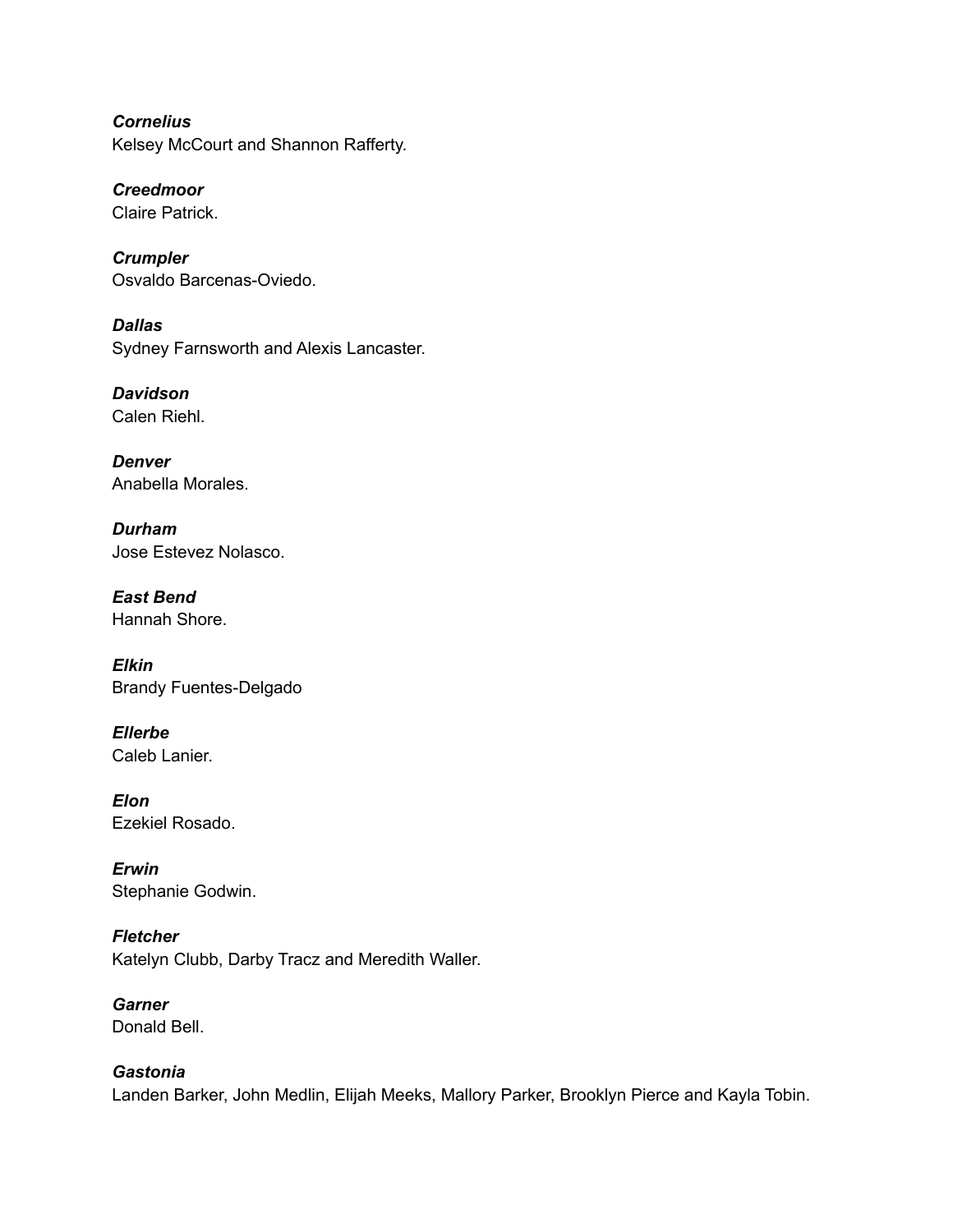*Graham*

Nia Mebane.

## *Greensboro*

Yasmin Brown, Christopher Hicks and Sophia Maisano.

# *Greer*

Reyna Machost.

# *Harrisburg*

Michael Bagnasco, Ayden Batson, Carley Burnette, Kelly-Ann Gooden and Jackson Hardister.

## *Hickory*

Janeth Medellin-Tapia.

# **Holly Springs**

Justin Armwood and Marcellus Simmons.

# *Hudson*

Blake Martin.

# *Huntersville*

Chris Himmelrick, Ted Spooner and Gillian Zito.

# *Indian Trail*

Zachary Bechtel, Lauren Bopp, Davis Clark, Jimena Correa Cortez, Kyle Countryman, Christopher Cruz, Bayley Dawson, Kathryn Drake, Brianna Dunn, Abigail Finley, Kacie Hall, Kierstin Hart, Jonathan Hendrick, Jacob Huber, Domiqe' Jones, Soomin Lee, Jennifer Palmieri, Denis Pantus, Allison Rose and Isabella Siguenza.

## *Kannapolis*

Isaac Granillo-Cobos and Andrew Wiles.

*Kernersville* Cara Kirkman and Kalee Richardson.

#### *Landis* Kyona Boulware.

*Lenoir* Kristen Nadeau.

# *Lexington*

Chloe Greer, Grace Myers and Carson Simpson.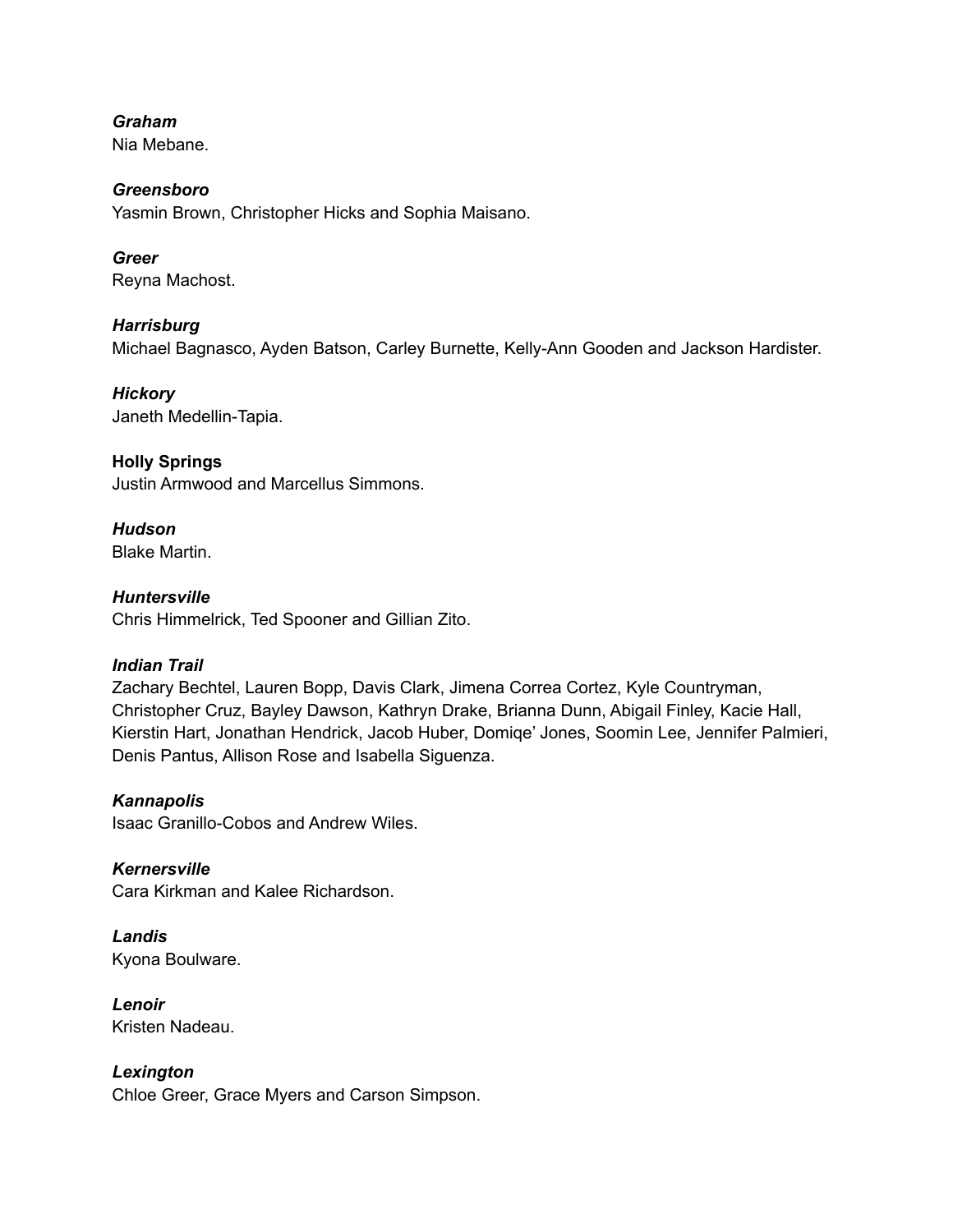*Lincolnton* Mikayla Dyson and Alexandra Swett. *Locust* Christy McKinley.

*Lowgap* Ethan Evans.

*Maiden* Makenzie Goodson.

*Marion* Kell Smith

#### *Marshville*

Rayanna Black, Giselle Lopez-Hidalgo, Hannah Maddox, Samuel Meares, Genesis Mendiola, Samantha Price, Patrick Sheppard and Holly Williams.

#### *Matthews*

Jacob Blank, Emma Burkart, Troy Langmeyer, Kyle Love, Amelia Lyons, Illiana Maloney, Heather Mychaylo, Alli Nethery, Matthew Starnes and Evan Zalaquett.

## *Mebane*

Katherine Arias, Jessica Capes and Daniel Ibarra.

#### *Mint Hill*

Noah Beard and Trevor Bryan.

#### *Mocksville*

Amber Bostic

#### *Monroe*

Emma Adams, Hayleigh Adams, Kirsten Baucom, Jackson Boatright, Desnee Bryant, Mary Burnette, Brandon Butler, Martha Carranza Toledo, Jessica Christopher, Cassidy Chukes, Abigail Clonts, Chloe Combs, Victoria Dennehy, Rena Elizondo, Emily Eubanks, Leigha Furr, Alana Gemind, Cynthia Gonzalez-Rojas, Benton Griffin, Ethan Griffin, Anna Haydel, Lizeth Ildefonso-Bacilio, Paul Janssen, Grant Jordan, Omar Marban-Figueroa, Hannah Massey, Madison McGarrigle, Kassidy McGee, Melonie Orduna-Villarreal, Oscar Osorio-Cruz, Montana Price, Riley Price, Marixa Reyes Palacios, Chloe Richardson, Jessica Robinson, James Shaver, Sarai Villanueva, Madison Wilson, and Ashetyn Yandle.

#### *Mooresville*

James Pittman.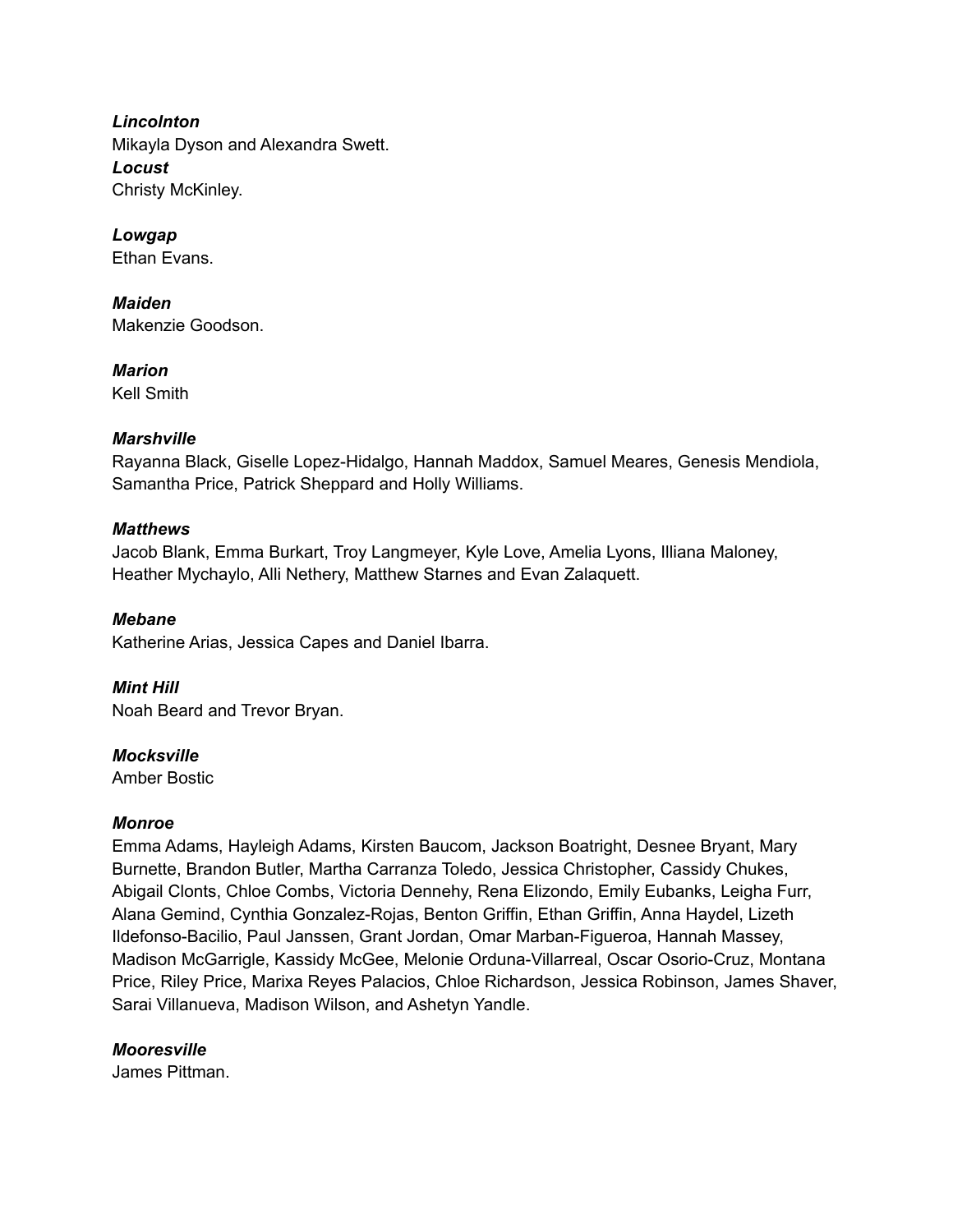*Mount Holly* Dalton Miles and Joni Wagoner. *New Hill* Nathan Buck.

*Newport* Alyssa Hall and Jalani Jones.

*Norwood* Mabe Campbell, Justin Gaddy and Emily Richardson.

*Oak Island* Margaret Mullen.

*Oak Ridge* Cameron Carter

*Oakboro* Monserrat Santos.

*Peachland* Faith Haren, Hailee Huneycutt and Liberty Wright.

#### *Pilot Mountain* Hali Scott

*Pittsboro* Jacqueline Condrey and Bjorn Lee.

*Polkton* Kayla Dutton.

*Raleigh* Yvonne Dang, Amber Thornton and Joshua Tiller.

*Raeford* Mohamed Algazali.

*Reidsville* Alex Stadler.

*Rockingham* Cameron Carraway and Aalyiaha Spencer.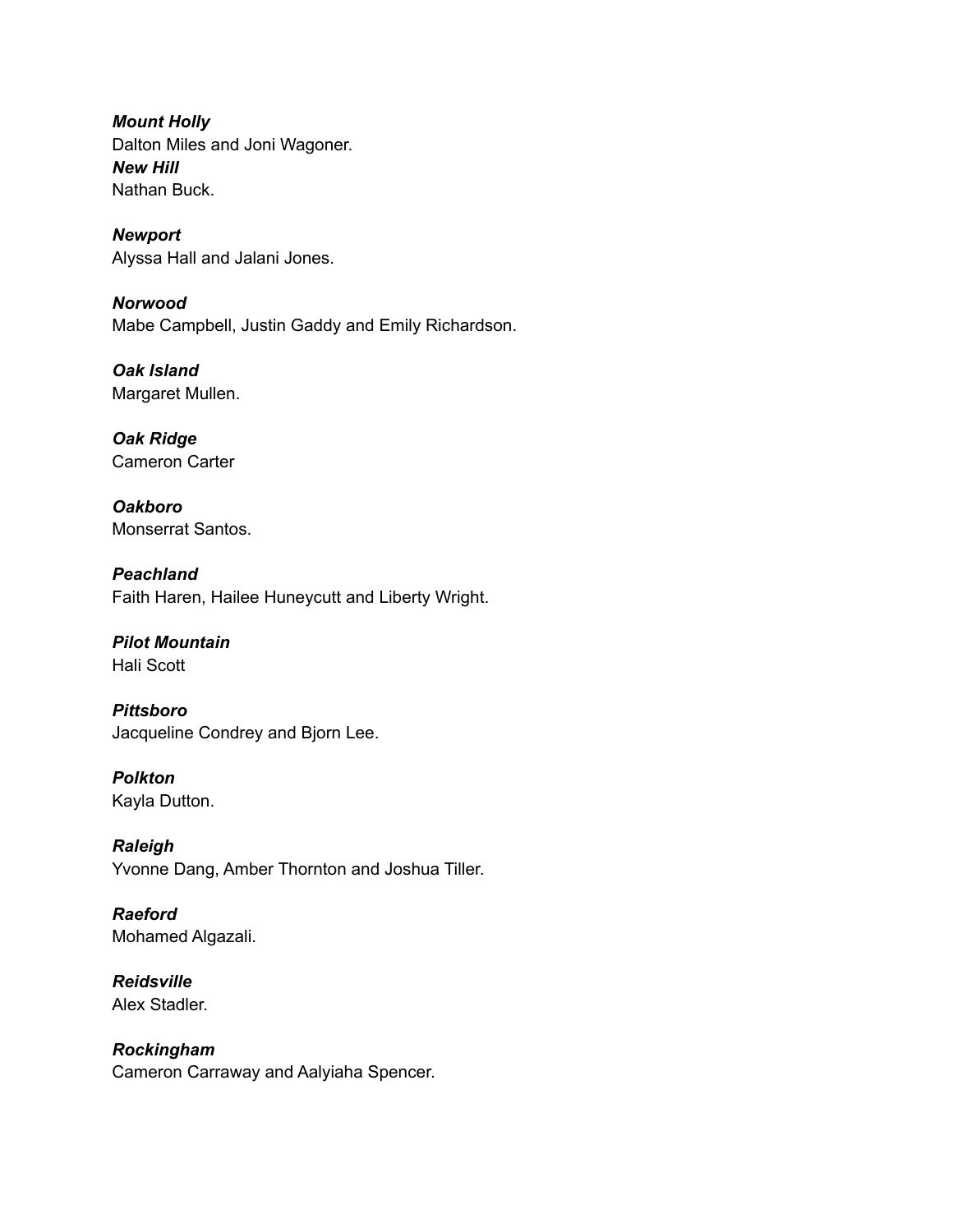*Rowland* Angelaysha Thompson.

*Rural Hall* Elizabeth Fishel.

*Salisbury* Macie Curlee, Yisel Rivas Pacheco and Bryanna Troutman.

*Shelby* Elijah Greene.

*Sherrills Ford* Breanna Dibble.

*Siloam* Samuel Whitaker.

*Spencer* Gretchen Rodriguez.

*Spring Lake* Ronald Logan.

*Stanley* Jade Tate.

# *Statesville* Jaida Brown, Jacqueline Garcia, Abigail Richardson and Reagan Vaughn.

*Thomasville* Katie New and Justin Todd.

*Trinity* Amani Rogers.

*Troutman* Rachel Adkins.

*Valdese* William Viggers.

*Wadesboro* Taylor Austin, Isabella McCray and Hannah Williams.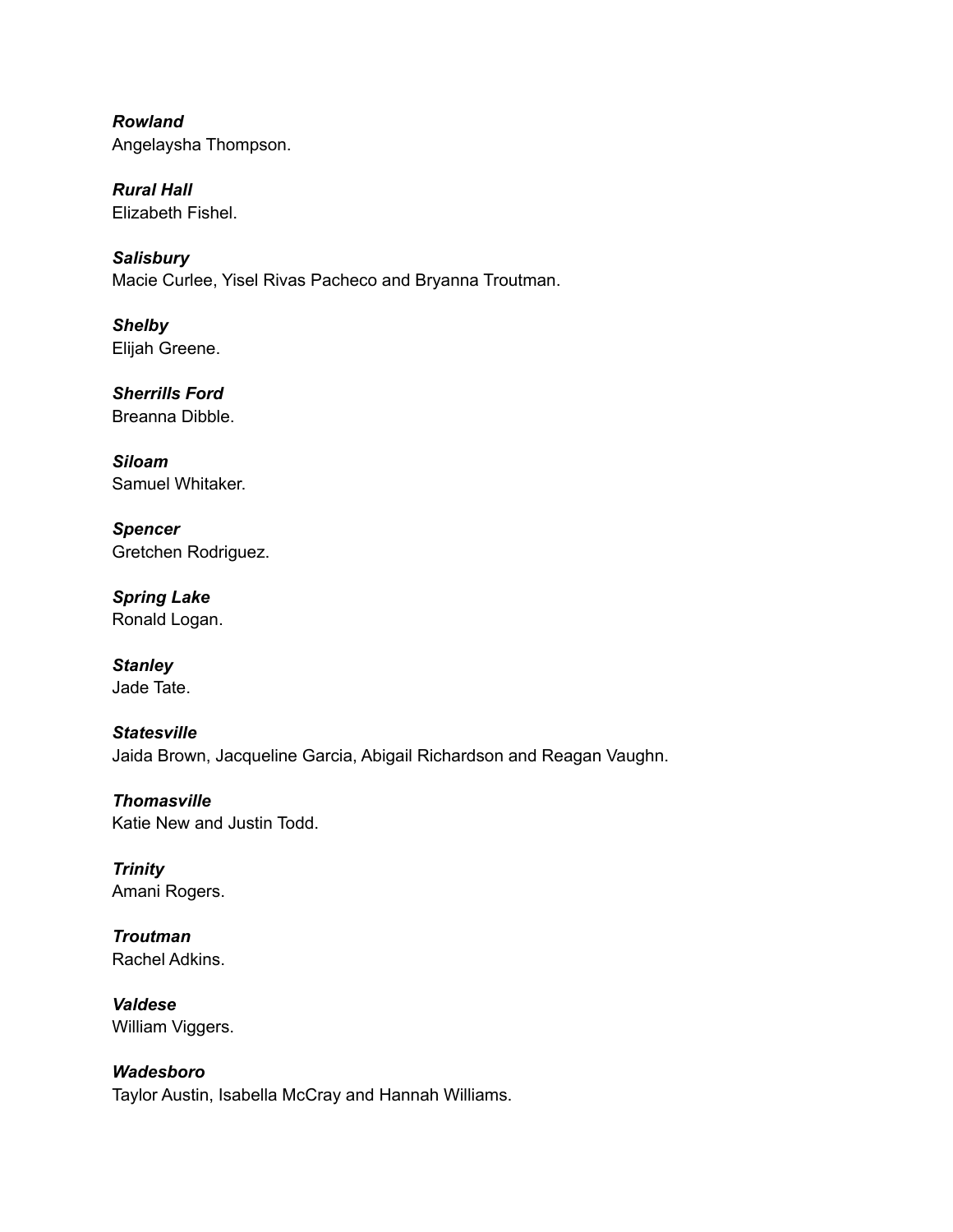#### *Washington*

Ashanti Fournillier.

#### *Waxhaw*

Nour Abodabba, Dana Badran, Rania Badran, Meagan Briggs, Philip Burgan, Austin Cain, Yasmin Cuestas, Larissa Decker, Kaitlyn Dembowski, Dezmend Diaz, Rebecca Edwards, Alexander Hagerman, Haylee Marsden, Grasyn McCaskill, Altha McDermott, Colin McKnight, Sarah McManus, Ashlee Monaghan, Laurin Morton, Julia Staples, Shaundra Warren and Collin Welborn.

### *Wilmington*

Andrew Daffer, Gabriela Erazo and Tanner Willis.

### *Wingate*

Yosan Berhane, Martha Loredo and Rosaura Saucedo-Leana.

### *Winston-Salem*

Alaysia Colter, Jessica Fearn, Jaqueline Hernandez-Ramos, Megan Motsinger, Sofia Popova and Tanner Tesh.

*Yadkinville* Sydney Dinkins

*Zebulon* Blake Jones.

## **Ohio**

Dominic Byers, Jorden Dray, Ian Leighninger and Julia Piazza.

#### **Pennsylvania**

Kaitlyn Agger, Kaitlynn Cook, Hailey Freed, Haley McCourt and Zachary Romberger.

#### **South Carolina**

Noah Bell, Brian Boone, Hunter Brock, Dante Bryant, Sarah Burchfield, Kayla Caldwell, Tailyn Caldwell, Anthony Campbell, Donald Chiarel, Charles Chirombe, Aubreigh Davis, Daytwan Drayton, Thaddeus Feaster, Emily Fernandez, Keelen Flynt, Staci Garrick, Camden Grantham, Princess Harts, Conner Harvey, Mitchell Hedstrom, Adrienne Hendricks, Genesis Hepburn, Abby Hoshour, Diana Hoyos Lopez, Thi Huynh, Meredith Jones, Bessie Lowe, Jasmine Magee, Abby Marlowe, Courtney Matthias, Luis Matute, Briahna McClellan, Haylee Metts, Ashley Mezquite-Moctez, Charlotte Platt, Braylon Ratcliff, Meghan Raynor, Hannah Reeves, Charles Robinson, Braeden Rushing, Tyler Ryan, Grace Sasko, Harley Sharrai, Hannah Stevens, Briana Tompkins, Lennia Valarie, Jimirah Wilkins, Ziran Williams, Kayden Wilson, Baylee Yarab and Richard Yeargin.

#### **Tennessee**

Ethan Hathcock, Kathleen Robinson and Connor Wright.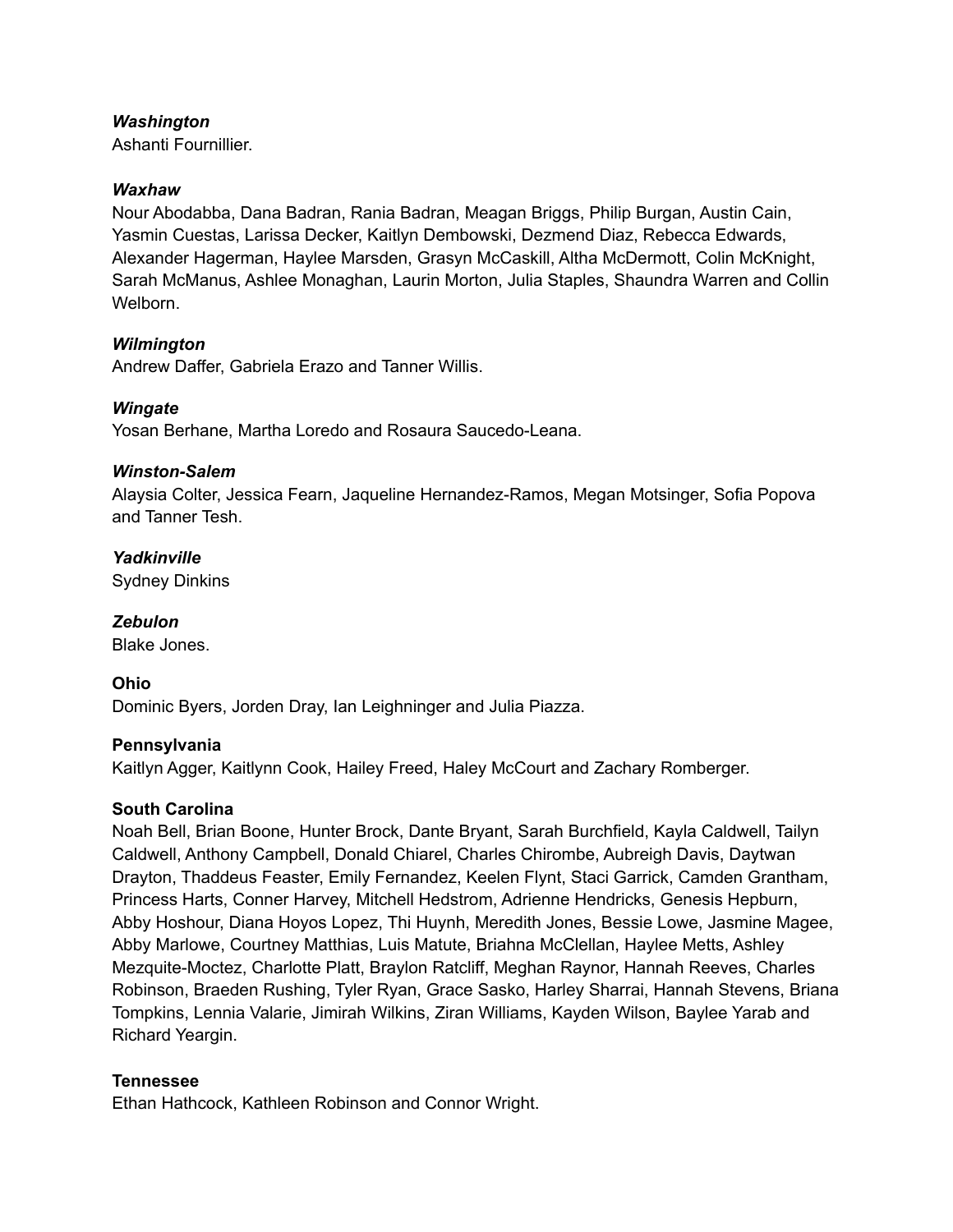### **Texas**

James Anderson, Bennett Broad, Makayla Caserma, Isabel Crow, Madison Gorman and Christyn Nichols.

# **Virginia**

Ilene Hurley, Rue Marshal, Neylan Mason, Olivia Motley, Peyton Quisenberry, Darius Randolph, Benjamin Robertson, Deja Ruffin, Eric Simbana, Kati Smith, Katlyn Smith, Kyra Stanly and Juliana Sterling.

## **Wisconsin**

Jayci Scheff.

# **West Virginia**

Nicholas Fleming.

# **INTERNATIONAL STUDENTS**

# **Australia**

Luka Brown.

## **Brazil**

Pedro Henrique Santos and Gabriel Constantino.

## **Canada**

Chloe Kosmrlj and Jake Smith.

#### **Croatia** Bozo Puhalovic.

**Czechia**

Martin Racek.

## **Denmark**

Jens Bergendorff, Mikkel Bruun and Anne-Sofie Nissen.

## **Finland**

Sophia Husted and Julia Kekkonen.

## **Germany**

Joelle Berge, Maximilian Hoermann, Daniel Kuper, Kevin Rusu, Marie-Luise Schrader, Marcel Snitko and Niclas Wittur.

## **Italy**

Andreas Busetto and Camilla Ciaccia.